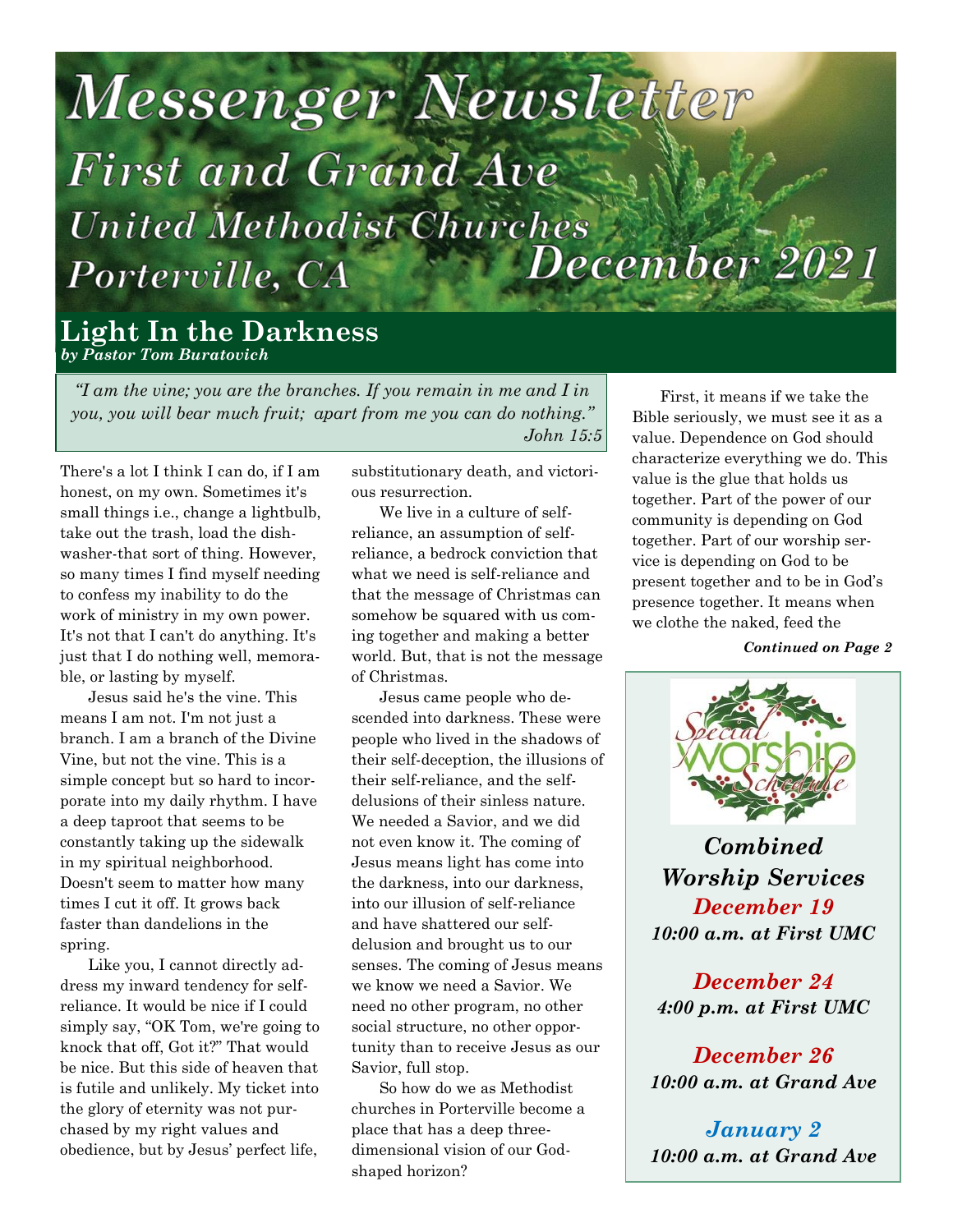## **Youth Ministry**

#### "Thanks be to God for his indescribable gift!" 2 Corinthians 9:15

We have officially entered my favorite time of the year where we are blessed to gather with family, friends, and our congregations to celebrate together the birth of Jesus Christ and be reminded of the blessings that poured forth with his coming into the world. I honestly look forward to Christmas with much anticipation each year. I get excited to see loved ones, participate in the candlelight service, and bless people in my life with special gifts that create beautiful memories.

This year is slightly different, or hugely different, depending on how you look at it, from all the other Christmas experiences I have had. This year my daughter will get to celebrate Christmas for the very first time. I am eager to celebrate this holiday with her and her mother partaking in decorating our home and Christmas tree while listening to Christmas songs. I look forward to giving her wrapped presents and letting her open the gifts to see what's inside.

The question I have been asking myself recently is this: what do I buy a one-year-old for Christmas? Surely, I want the gift to be something she will really enjoy, something that she will hold dear and be excited to share with others when given the chance. I want the gift to be perfect. But does the perfect gift even exist?

I thought long and hard and worked diligently trying to find the perfect gift. I looked on Amazon, cruised through Target, dared the journey through Walmart, but discovered that all material goods didn't meet my requirements for the perfect gift. I sat back after the expedition in gift finding, closed my eyes, and it hit me. Yes, the perfect gift does exist. In fact, the perfect

gift has been available for over 2000 years. This gift is unique in the way it has been given. Everyone is free to have the gift and the benefits of the gift continue throughout all eternity. The perfect gift I can give to my daughter or to anyone is sharing Jesus with them in all facets. Jesus gives, blesses, loves, forgives, shows grace, heals, and laid down his own life for each of us. Yes, I believe I found the perfect gift.

So, how do you give a one-yearold Jesus for Christmas? I thought about this too. I believe you love them as Christ loves us, being patient as they learn new ways of life, continuously sharing Jesus with them through word and deed, reading them Bible stories and praying with them. Also, the love we give to our spouses, family, friends, neighbors, and strangers all reflect Jesus in many ways.

Growing up, I was blessed to



have Jesus be a gift shared with me by my parents and I will do the same with my daughter. I encourage each of you to reach out to someone in your life who needs the gift of Jesus and share him with them. Jesus is truly the perfect gift! Merry Christmas!

God is Love, *Ryan Ridenour*

#### **Light In the Darkness • continued from page 1** *by Pastor Tom Buratovich*

hungry, give a cup of cold water in Jesus' name, we do so not because we have extra but because we cannot be compassionate, empathetic, and passionate about sharing the Jesus life with these people unless we depend on God to share his life with us and allow his life to flow through us.

This is not a new event, a new program, a new spin or direction. It is the original true North compass heading. It is the flash of light in the darkness. That is why we ask you to give your time, money, and talent. We know you are busy and have limited amounts of each.

Knowing your limitations does not stop us because we know the limitlessness of our God. That darkness limits our vision but we serve a God with limitless vision. By ourselves we feel alone, helpless, inadequate for the great task ahead. But the God we serve is always with us, is our helper in every time of need and whose adequacy was more than enough to create our great cosmic play yard of which we are a grain of sand on the beach.

This Christmas, the incarnation is a light in our darkness, a breath of wellness amid our disease, a ray of sunshine in the bleak midwinter. Jesus truly is a light in the darkness. Please join me in worshiping Christ, the newborn King.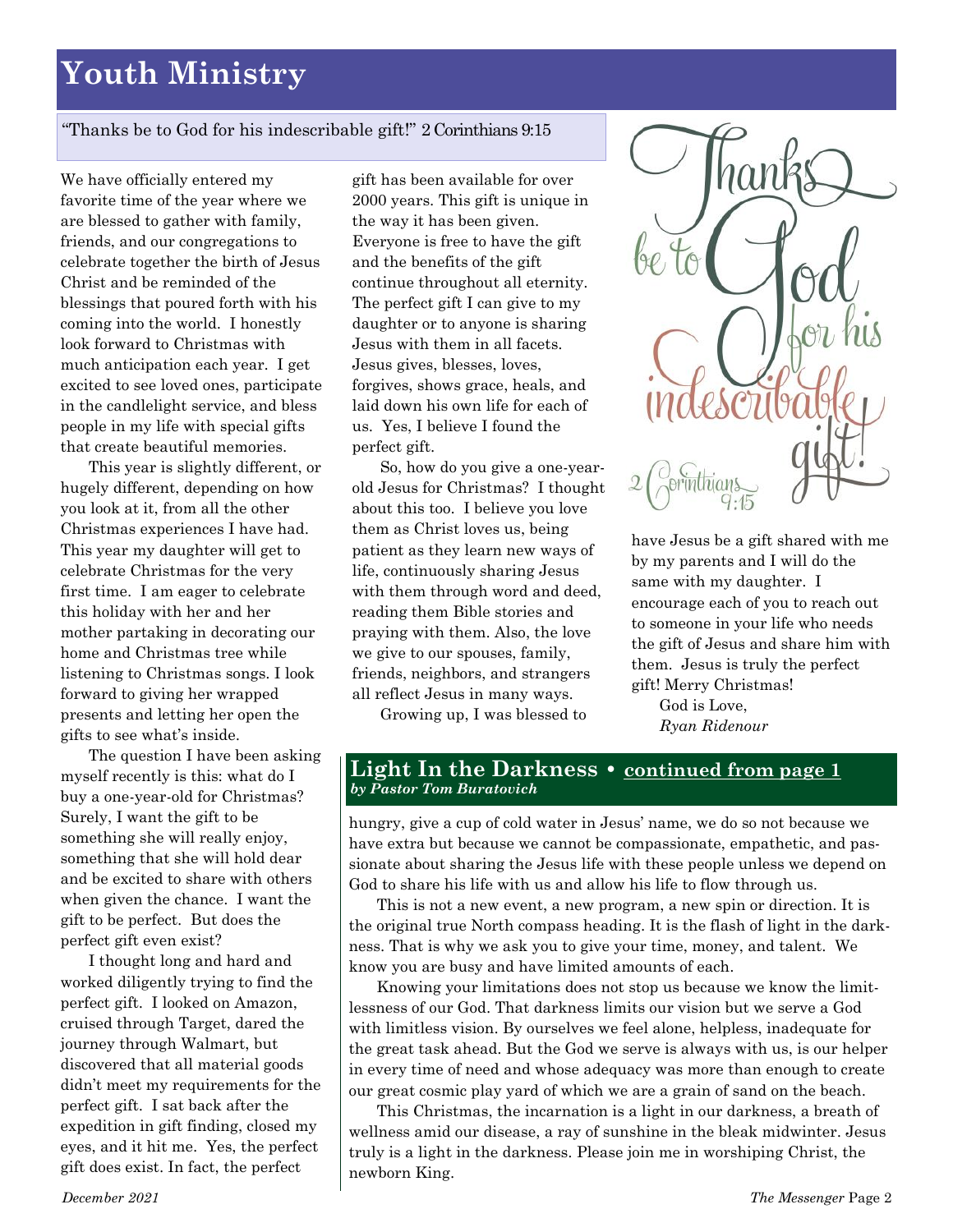## **Christmas Perfection**

Wow! It's December again. Here we are wrapping up another year. Can you believe it? This month, we will have our first ever combined **Children's Church Christmas Program on December 19 at 10:00 a.m.** at First Church. All the children, at both First and Grand Ave will be entertaining us with the story of Christmas during the Combined Worship Service. After the service, we will have a special guest visiting us, Santa. He will be giving out gifts and taking pictures with the children.

At the beginning of Advent Season, at the front of both churches, there will be a Christmas Tree with angels on it. The angels have the names of the children from that church. Anyone in the Congregation may take one or more angels and buy a gift for that child. The gift is valued at \$10-\$15. Then wrap it and bring it to church before December 12. The gifts will be taken to First Church and put under the tree, so that Santa may present them to the children. This is where the gifts for the children come from.

This Service is just one of four Combined Services that we will have, to celebrate The Christmas Season and New Year together.



Christmas is such a special time. It is a time for us to celebrate the birth of our Savior, Jesus Christ. It is a Season for family gatherings, fun family traditions, baking and lots of decorating.

It is also a time of " being busy", taking for granted that tomorrow will come, and a lot of assuming and rushing. We just are busy being busy, instead of stopping to enjoy The Christmas Season, our families, and friends.

Everyone wants to have the perfect Christmas. Perfect decorations, perfect parties, the perfect presents for their children, a Christmas Dinner cooked to perfection, a perfectly set table for dinner, and the perfect amount of Seasonal Activities to do. In our quest for perfection in Christmas, we forget that Christmas is already perfect. Because Jesus was born on the very first Christmas. There is no amount of decorations, cookies, presents or anything that can make Christmas more perfect than it is. Our Savior was born and there is nothing else that is needed to make perfection out of the Christmas Season. As we move forward though the end of the year, I pray that we will not take this Christmas for granted in our search for the perfect Christmas. I pray that we will slow down and enjoy the perfect Christmas that Our Heavenly Father has already given us.

In closing, I would like to let both of my Church Families know how much I love and appreciate them. I am so thankful to belong to two wonderful Churches. Thank you very much for taking care of my family and I, after I came home from the hospital. We are so



thankful for all of the cards, texts, phone calls, the meals that were brought to us, groceries, and for the wonderful Thanksgiving Dinner that was provided for us. I can't even tell you how much we appreciate everyone helping us. We are humbled by the love and kindness that has been show to us. From the bottom of our hearts, Thank you.

May Christmas bring you peace and joy this year.

*Melody Burkhart* Children's Sunday School



*10:00 a.m. at First UMC Children's Program*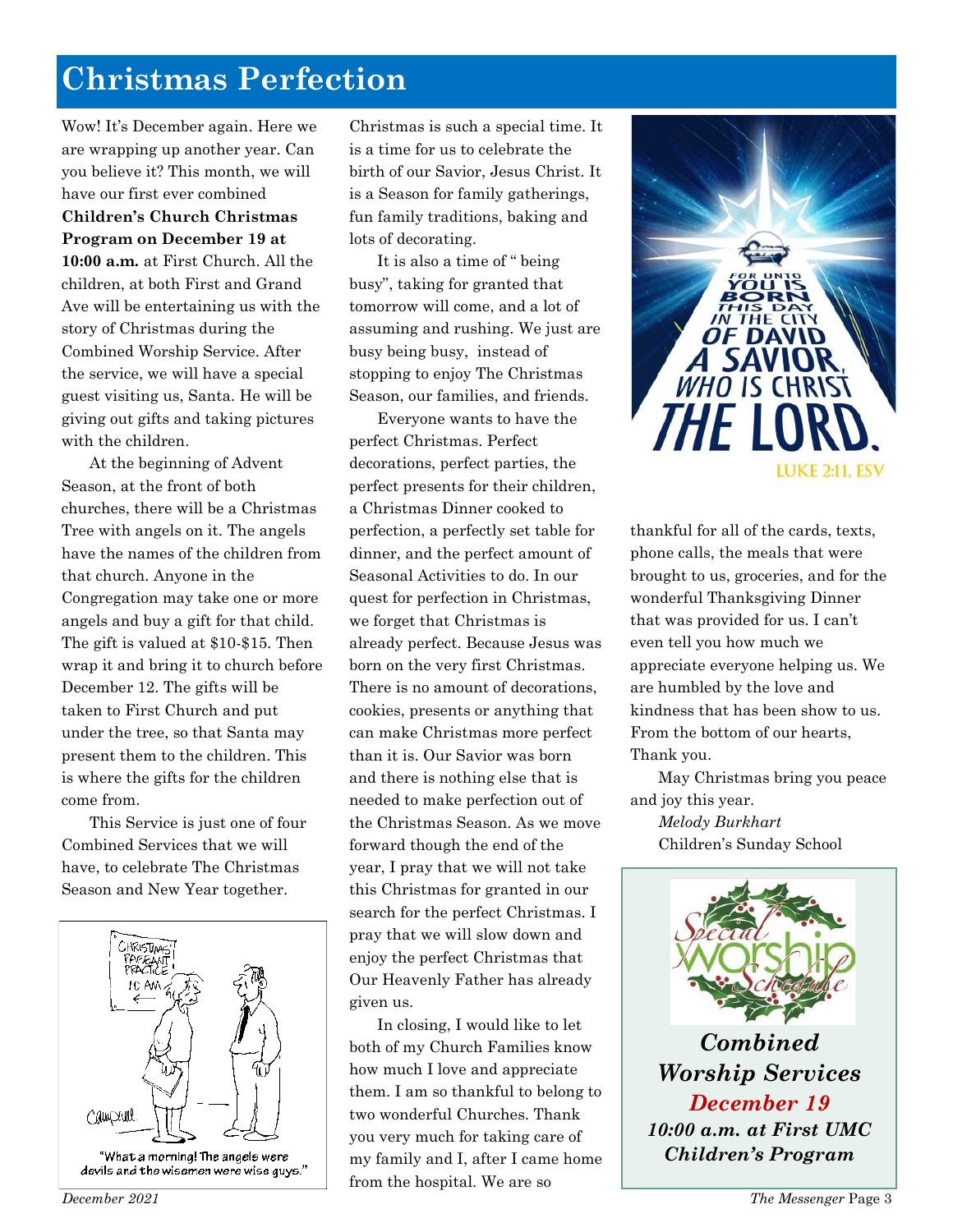*"May the God of hope fill you with all joy and peace as you trust in him, so that you may overflow with hope by the power of the Holy Spirit."*  Romans 15:13 NIV

We had a "sad but sweet" send-off this month for Maggie, the young woman whom Al and I have helped sponsor for many years at a children's home in Oaxaca, Mexico. Margarita, who goes by "Maggie" doesn't know English and we don't know much Spanish; however, we were able to correspond through an interpreter, sending letters and cards back and forth three or four times a year.

Over time quite a bond formed between us even though we had never met. Then came an email from the person in charge of sponsorship at the home, telling us that she was leaving the program. Nothing was wrong…everything was right! She had completed the LVN program last year in Mexico and now has received her RN degree.

This was quite an accomplishment for several reasons, the first being that she managed to stick with it and finish the program in the midst of the COVID pandemic. I wanted to find out if Maggie had to stop her studies to help care of the sick in the overcrowded hospitals there. But good for her that she managed to complete the necessary requirements even if she had to study and work at the same time. Maggie is now a nurse! What a great accomplishment for her.

Maggie first came to the Foundation for His Ministry children's home in Oaxaca in 2008, after having been abandoned by her mother. Behind in schooling for her age, Maggie had to make up for lost time. She was fourteen years old when she arrived at the mission

home, starting in the eighth grade, but by the time she got to be a sophomore, was already eighteen years old.

What did she want to do when she grew up? Attend chef school and become a chef after graduating from high school! The mission in Oaxaca gave her the opportunity to attend classes regularly, so that she eventually was able to graduate from high school.

Somewhere along the line, Maggie's goal changed from attending chef school to enrolling in nursing school which she was able to do with the help of a team of sponsors who continued supporting and encouraging her. At twenty-seven years old, she realized her goal and became an RN.

How wonderful that this ministry not only takes in and nurtures vulnerable children but also provides support to them all of the way through school and continues to stick by them after graduation. Many of them have been and are going to universities, with high aspirations as well as a firm commitment to follow Christ. What an impact they are having and will have in the future upon their communities, shining His light wherever they go!

It has been a great blessing getting to know Maggie and watching her grow through the years—in stature and confidence as well as in her faith in Christ which she often expressed in her notes to us. She has also been extremely grateful for our support, faithfully sending thank you cards along with colorful drawings.

Knowing that she now has hope for the future, not only through her new career, but also through her relationship with Him fills my heart with joy.

A prayer and praise email from the Foundation for His ministry just arrived with this note:

*"Father God…We thank you again for how you have changed Maggie's life. How she went from almost being sold as a child bride, to her knowing you, growing with us and pursuing a career in nursing. God, you are so good!"* To that prayer, I echo "Amen!"

As the advent season is about to start, may we all focus on the hope that is found in knowing Jesus Christ personally. Jesus, the One who saves us from our sins…the hope of the nations, the hope of all mankind.

*"But after he had considered this, an angel of the Lord appeared to him in a dream and said, 'Joseph son of David, do not be afraid to take Mary home as your wife, because what is conceived in her is from the Holy Spirit. She will give birth to a son, and you are to give him the name Jesus, because he will save his people from their sins.'"* (Matthew 1:20-21)

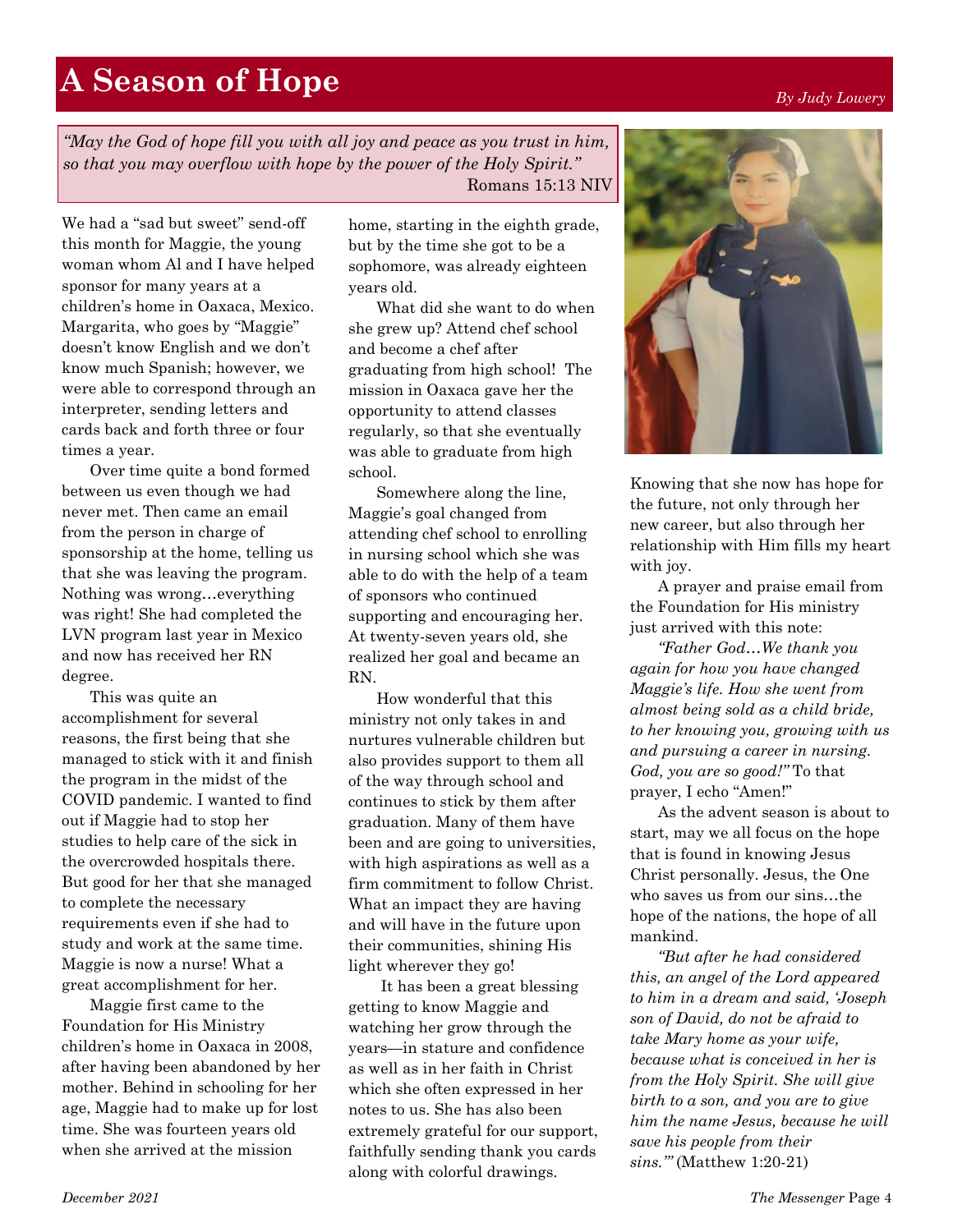## **December 2021 Prayer Calendar**

**Wednesday, December 1 -** Pray for the Online Bible Study led by Pastor Tom at 10:00 a.m. via Zoom. **Email [tburatovich@gmail.com](mailto:tburatovich@gmail.com) if interested in joining.**

**Thursday, December 2 -** Pray for the ones in our church families who are ill and those who are rehabilitating. Pray for healing and strength.

**Friday, December 3 -** Pray for the ones who lead and who are involved in the Prayer Groups of our churches.

**Saturday, December 4 -** Pray for this Advent Season as we celebrate the gifts of **hope, peace, joy and love** from our Savior Jesus Christ, the light of the world.

**Sunday, December 5 -** Pray for the Sunday Worship Service GAUMC 9:30 a.m. and FUMC 11:00 a.m.

**Monday, December 6 -** Pray as we start a new week that we will remember God is with us as we go through different situations.

**Tuesday, December 7 -** Pray for Ryan and Melody as they plan and do activities this Christmas Season with the children of our churches.

**Wednesday, December 8 -** Pray for the Online Bible Study led by Pastor Tom at 10:00 a.m. via Zoom.

**Thursday, December 9 -** Pray and reflect on Bible verse Matthew 1:21 *"She will give birth to a son, and you are to give him the name Jesus, because he will save his people from their sins."*

**Friday, December 10 -** Pray for the Praise Team as they prepare for Worship Services.

**Saturday, December 11 -** Pray for the Greeters who will welcome all to Sunday Worship Services.

**Sunday, December 12 -** Pray for the Sunday Worship Service GAUMC 9:30 a.m. and FUMC 11:00 a.m.

**Monday, December 13 -** Pray for the ones who are involved in the committees of our churches as they help make important decisions,.

**Tuesday, December 14 -** Please take a moment and pray for our church families.

**Wednesday, December 15 -**Pray for the Online Bible Study led by Pastor Tom at 10:00a.m. via Zoom. **Thursday, December 16 -** Please pray for our community of Porterville.

**Friday, December 17 -** Pray for Pastor Tom as he prepares his sermons for the next few Combined Worship Services.

**Saturday, December 18 -** Pray and reflect on Bible verse Isaiah 7:14 *"Therefore the Lord himself will give you a sign: The virgin will conceive and give birth to a son, and will call him Immanuel."*

**Sunday, December 19 -** Pray for the **Combined Worship Service at FUMC at 10:00 a.m.**

**Monday, December 20 -** Pray for safety and wellness as our church families travel during this Christmas time.

**Tuesday, December 21 -** -Please pray and read Bible verse Luke 2:7 *"and she gave birth to her firstborn, a son. She wrapped him in cloth and placed him in a manger, because there was no guest room available for them."*

**Wednesday, December 22 -** Please pray and read Bible verse Luke 2:8-9 *"And there were shepherds living out in the fields nearby, keeping watch over their flocks at night. An angel of the Lord appeared to them, and the glory of the Lord shone around them, and they were terrified."*



**Thursday, December 23 -** Please pray and read Bible verse Luke 2:13- 14 *"Suddenly a great company of the heavenly host appeared with the angel, praising God and saying "Glory to God in the highest heaven, and on earth peace to those on whom his favor rests."*

**Friday, December 24 -** Pray for the **Combined Candlelight Christmas Eve** Service • **4:00 p.m. at FUMC.**

**Saturday, December 25 -** On this **Christmas Day**, pray and give thanks for our blessings as we celebrate the birth of our Savior Jesus Christ and His Love for us.

#### **Sunday, December 26 -** Pray for the **Combined Worship Service at GAUMC at 10:00 a.m.**

**Monday, December 27 -** Pray and reflect on John 3:16 *"For God so loved the world, that he gave his only Son, that whoever believes in him should not perish but have eternal life."*

**Tuesday, December 28 -** Pray and reflect on Ephesians 2:10 "For we are God's handiwork, created in Christ Jesus to do good works, which God prepared in advance for us to do."

**Wednesday, December 29 -** Please pray and read Job 34:32 *"Teach me what I cannot see, if I have done wrong, I will not do so again."*

**Thursday, December 30 -** Pray and reflect on Colossians 3:15 "Let the peace of Christ rule in your hearts, since as members of one body you were called to peace. And be thankful."

**Friday, December 31 -** As we end 2021, pray that 2022 will bring wellness and new beginnings. In this coming new year, may we strive to have a closer relationship with God. *May God protect all who travel this day.*